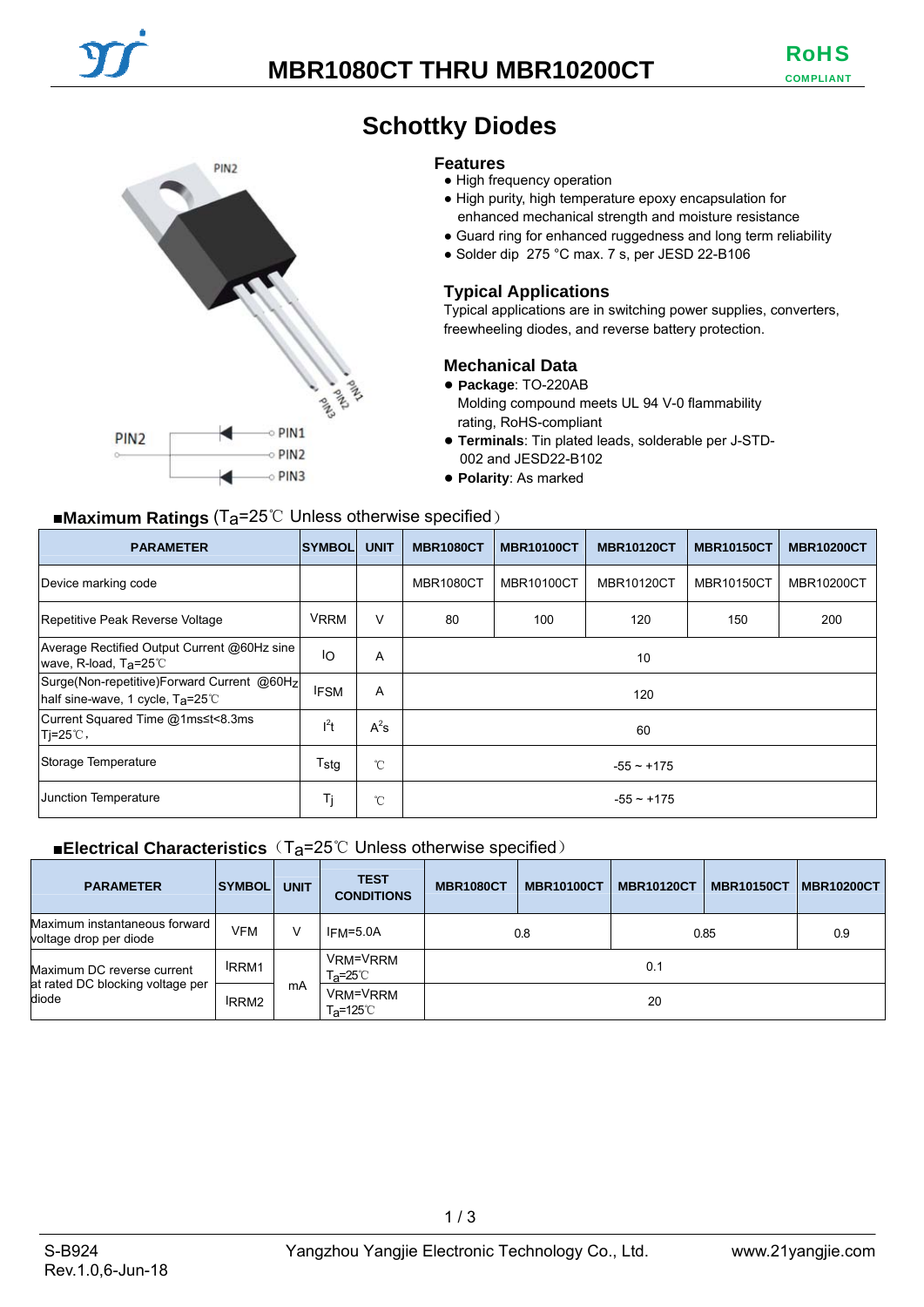

# **MBR1080CT THRU MBR10200CT**

#### ■**Thermal Characteristics** (T<sub>a</sub>=25℃ Unless otherwise specified)

|                       | <b>PARAMETER</b>                | <b>SYMBOL</b> | <b>UNIT</b> | <b>MBR1080CT</b> | <b>MBR10100CT</b> | <b>MBR10120CT</b> | <b>MBR10150CT</b> | <b>MBR10200CT</b> |
|-----------------------|---------------------------------|---------------|-------------|------------------|-------------------|-------------------|-------------------|-------------------|
| Thermal<br>Resistance | Between<br>iunction<br>and case | $R\theta$ J-C | °CM         |                  |                   | 2.0               |                   |                   |

#### ■**Ordering Information** (Example)

| <b>PREFERED P/N</b>         | UNIT WEIGHT(g)  | <b>MINIIMUM</b><br><b>PACKAGE(pcs)</b> | <b>INNER BOX</b><br><b>QUANTITY(pcs)</b> | <b>OUTER CARTON</b><br><b>QUANTITY(pcs)</b> | <b>DELIVERY MODE</b> |
|-----------------------------|-----------------|----------------------------------------|------------------------------------------|---------------------------------------------|----------------------|
| I MBR1080CT THRU MBR10200CT | Approximate 1.9 | 50                                     | 1000                                     | 5000                                        | Tube                 |

## ■**Characteristics** (Typical)



## **FIG1:Io -Tc Curve**

#### **FIG2:Surge Forward Current Capability**





# Rev.1.0,6-Jun-18

0.2

0.5

1.0

10 20

5.0

**Instantaneous Forward Current (A)**

Instantaneous Forward Current (A)

60

 $0.1 \t\t\t 0.2 \t\t 0.3 \t\t 0.4 \t\t 0.5 \t\t 0.6 \t\t 0.7$ 

0 0.1 0.2 0.3 0.4 0.5 0.6 0.7 0.8 0.9 1.0

**Instantaneous Forward Voltage (V)**

80V~100V

2 / 3

Ta=25℃

1.1 1.2

 $\dot{2}00$ 

 $0v$ ~150 $v$